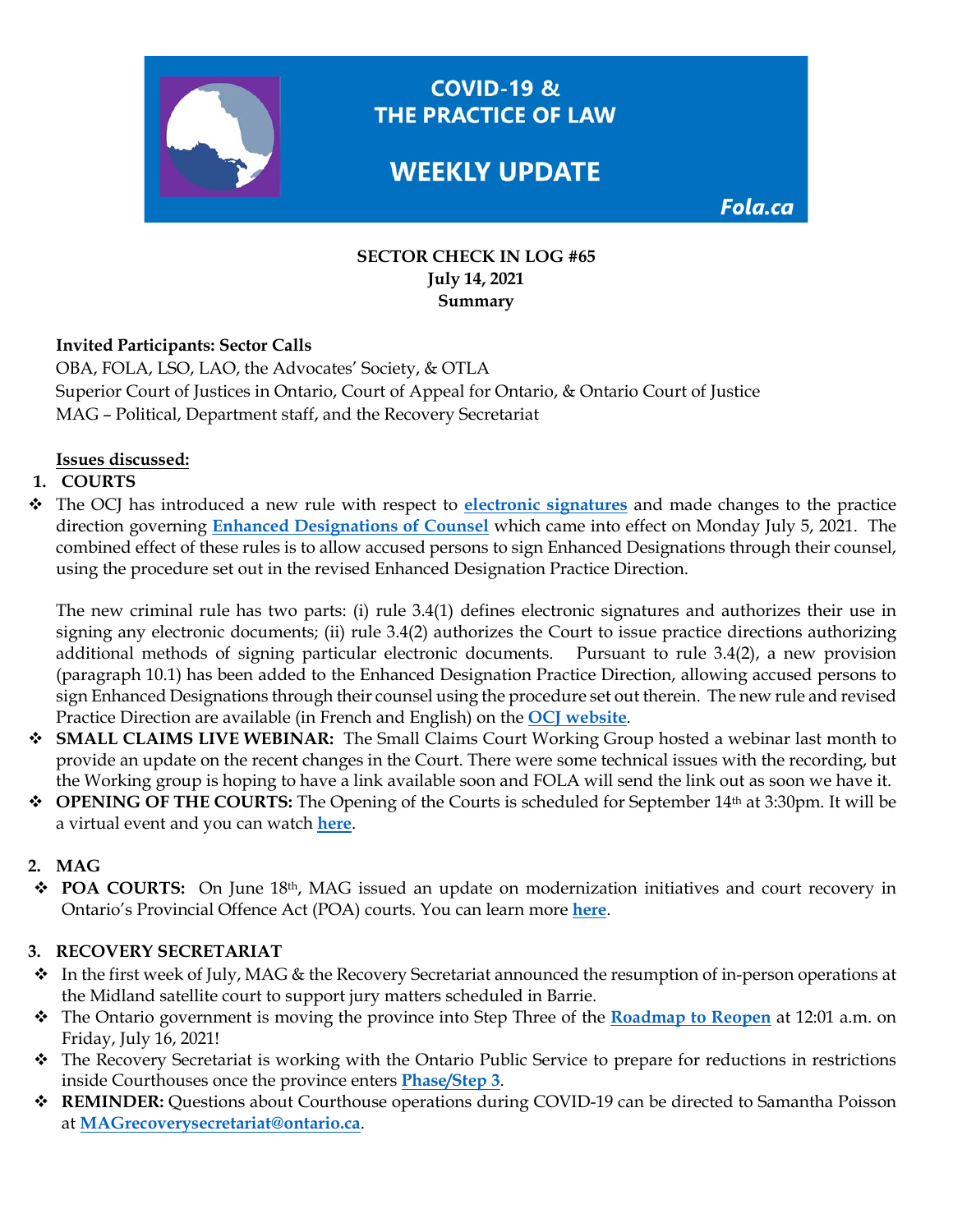# **4. LSO**

 The Law Society's has extended the deadline for their "first-of-its-kind" National Study on the Well-being of legal professionals to July 30th! If you haven't already done so, please complete that now! **[Here's the link](https://fola.ca/mental-health-resources#759eee00-e820-4144-8789-01964b865753)**.

# **5. LAO**

- $\bullet$  Legal Aid Ontario has released their Aboriginal Justice Strategy consultation report: Part 1 titled: "Relationships First, Business Later". You can download that **[here](https://img1.wsimg.com/blobby/go/63f6349d-d85d-4511-bc5f-4314d54b45d0/downloads/AJS-consultation-report-part-1-EN%20-%202021.pdf?ver=1625603544605)**.
- $\bullet$  LAO is continuing to hold discussions with Court Staff regarding the return of Duty Council to Courthouses.

# **6. FOLA**

# **SUBMISSIONS & CONSULTATIONS:**

**1. LSO COMPETENCE TASK FORCE:** FOLA will be preparing a Submission in response to the LSO's Call for Comment on the **[Competence Task Force's Report: Renewing the Law Society's Continuing Competence](https://lawsocietyontario.azureedge.net/media/lso/media/about/convocation/2021/convocation-june-2021-competence-taskforce-report.pdf)  [Framework](https://lawsocietyontario.azureedge.net/media/lso/media/about/convocation/2021/convocation-june-2021-competence-taskforce-report.pdf)**. If you would like to provide FOLA with comments for consideration for inclusion in our Submission, please do so **prior to October 20th** by emailing Katie at **[katie.robinette@fola.ca](mailto:katie.robinette@fola.ca)**.

If you would like to respond directly to the LSO, you may respond to some or all of the questions through their **[Call for Comment](https://lawsociety.forms-db.com/view.php?id=291901)** portal until Nov. 30, 2021.

**2. MINISTRY OF GOVERNMENT AND CONSUMER SERVICES: [Potential Changes to the Funeral, Burial](https://www.ontariocanada.com/registry/view.do?language=en&postingId=37807)  [and Cremation Services Act, 2002 and/or its Regulations](https://www.ontariocanada.com/registry/view.do?language=en&postingId=37807)**. On December 7th, the Auditor General released her 2020 Annual Report, which included a **[value-for-money audit of the BAO](https://www.auditor.on.ca/en/content/annualreports/arreports/en20/20VFM_09BAO.pdf)** and the Ministry's oversight of the BAO. The Auditor General recommended that the government consider potential legislative and/or regulatory changes to address some of the concerns raised in the report.

The consultation paper seeks feedback to inform potential proposals for changes to the Funeral, Burial and Cremation Services Act, 2002 (FBCSA) and/or its regulations to address recommendations made by the Auditor General as well as concerns raised by stakeholders. The consultation paper seeks feedback on the following topics:

- A. Consumer protection measures
	- i. Transparency of price information
	- ii. Disclosure requirements for promotional materials
	- iii. Displaying the BAO logo
	- iv. Upselling and/or aggressive sales practices
	- v. Not allowing the licensing of new disposition technology providers until safety of the technology can be confirmed
- B. Compliance and enforcement tools
- C. Priority of persons with legal authority to make decisions regarding decedents
- D. Cemetery care and maintenance fund/accounts (CMF/As)
	- i. Interest payment requirements on funds borrowed from the capital portion of cemetery CMF/As
	- ii. Potential to exempt municipal cemetery operators from CMF/A requirements
- E. Other cemetery-related proposals
	- i. Neglected or abandoned cemeteries
	- ii. Cemetery closure process

Further details about this consultation, including a copy of the consultation paper, can be found on the Ontario Regulatory Registry's **[website](https://www.ontariocanada.com/registry/view.do?language=en&postingId=37807)**.

**The deadline to submit feedback is August 9, 2021 by 11:59 p.m**. You may submit your comments by responding directly to the Regulatory Registry posting or by sending an email with your feedback to [bereavement@ontario.ca.](mailto:bereavement@ontario.ca) If you have any questions, please contact the ministry at [bereavement@ontario.ca.](mailto:bereavement@ontario.ca)